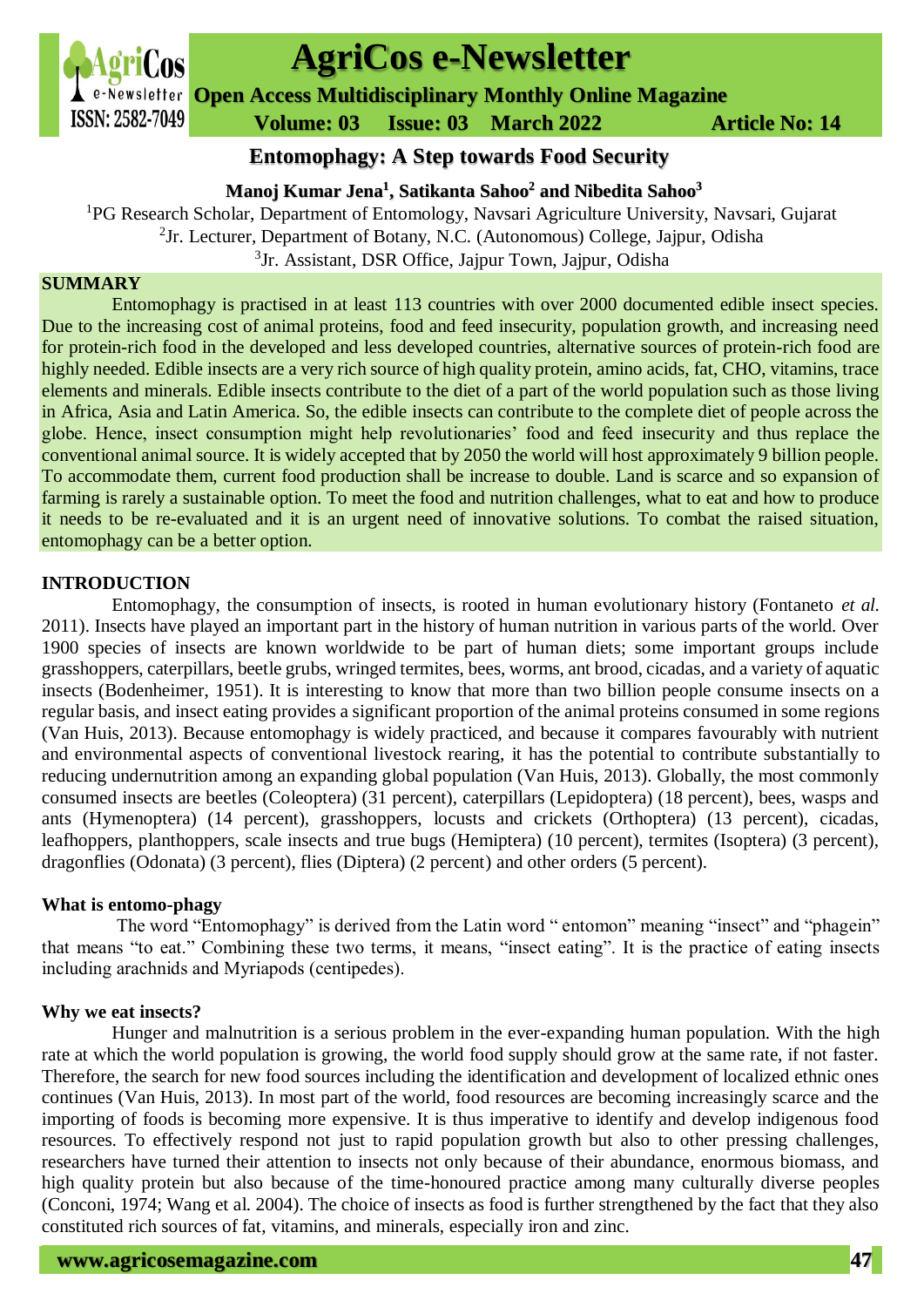## **AgriCos e-Newsletter (ISSN: 2582-7049) 03 (03) March 2022**

#### **Edible insects as food for humans and feed for animals**

Insects are the most abundant and most diverse multicellular organisms on planet earth and are thought to account for about 80% of all species. Numerous crops rely on them for pollination, and their importance extends into their other agricultural and human health benefit. Although, insects were mainly recognized as pests affecting humans, plants, and animal health, insects play an essential role in minimizing food insecurity in addition to provide ecosystem services (such as pollination, waste degradation, and biological control). Insects also represent an important food source for a wide variety of animal species. Some of the edible insects consumed around the world are as belows,



#### **Cultural value of insects**

Entomophagy is heavily influenced by cultural and religious practices, and insects are commonly consumed as a food source in many regions of the world. In most Western countries, however, people view entomophagy with disgust and associate eating insects with primitive behaviour. This attitude has resulted in the neglect of insects in agricultural research. Despite historical references to the use of insects for food, the topic of entomophagy has only very recently started to capture public attention worldwide.

#### **Medicinal value of edible insects**

Insects are used as medicine to treat various diseases in human beings and animals such as common fever, scabies, epilepsy, violent headaches, bronchitis, haemorrhage, and dog bite. Insects are also used to treat wound, to prevent gangrene, and to increase milk flow in lactating women. Chemicals produced by edible insects against self defense have also been exploited for the production of antibacterial and anticancer drugs. For instance, pierisin, a protein purified from pupa of cabbage butterfly, exhibits cytotoxic effects against human gastric cancer. Cercopin has also been reported to be cytotoxic against mammalian lymphoma and leukemia cells.

#### **Market value of edible insects**

Eating insects provides a valuable source of protein, minerals, and vitamins as well as a tasty snack and therefore must be in high demand. Crickets, grasshoppers, and locusts, for example, are a seasonal delicacy, while the giant water beetles are used in salads. These insects are mostly gathered from bushes and farmland by women and children, processed, and eaten or sold in school premises a local and urban markets. Some of these insects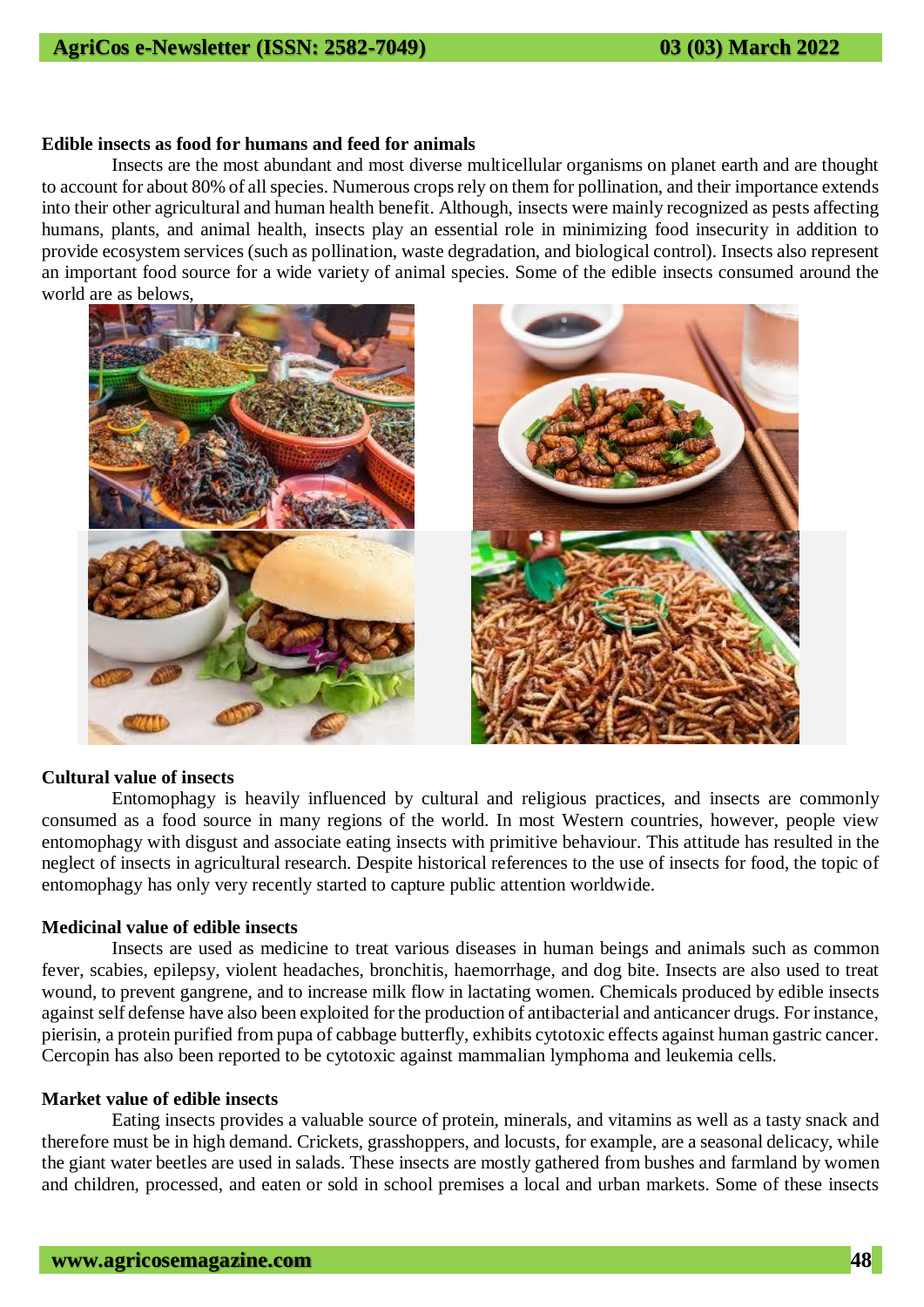are also processed and exported to shops and restaurants in cities in and out of the country. The commercialization of edible insects therefore provides significant income to many households.

#### **Nutritional value of edible insects**

Insects are highly nutritious and healthy food source with high content of nutrients such as fats, proteins, amino acids, carbohydrates, vitamins, fibres, and minerals required by humans and animals. However, the nutritional compositions of edible insects between and within species are highly variable depending upon the metamorphic stage, habitat, and diet of the insect as well as the preparation and processing methods applied before consumption.

| Location           |                                                  | Scientific name          | content kcal/100 |
|--------------------|--------------------------------------------------|--------------------------|------------------|
|                    | Common name                                      |                          | weight           |
|                    |                                                  |                          |                  |
| Australia          | Australia plague locust, raw                     | Chortoicetes terminifera | 499              |
| Australia          | Green (weaver) ant, raw                          | Oecophylla smaragdina    | 1272             |
|                    | Canada, Quebec ed-legged grasshopper, whole, ray | Melanoplus femurrubrum   | 160              |
| The USA, Illinois  | Yellow mealworm, larva, raw                      | Tenebrio molitor         | 206              |
| The USA, Illinois  | Yellow mealworm, adult, raw                      | Tenebrio molitor         | 138              |
| <b>Ivory Coast</b> | ermite, adult, winged, dried, flour              | Macrotermes subhyalinus  | 535              |
| xico Veracruz St.  | Leaf-cutter ant, adult, raw                      | Atta mexicana            | 404              |
| exico Hidalgo Sta  | Honey ant, adult, raw                            | Myrmecocystus melliger   | 116              |
| Thailand           | Field cricket, raw                               | Gryllus bimaculatus      | 120              |
| Thailand           | Giant water bug, raw                             | Lethocerus indicus       | 165              |
| Thailand           | Rice grasshopper, raw                            | Oxya japonica            | 149              |
| Thailand           | Grasshopper, raw                                 | Cyrtacanthacris tatarica | 89               |
| Thailand           | hiland Domestic silkworm, pupa, r                | Bombyx mori              | 94               |
| The Netherlands    | Migratory locust, adult, raw                     | Locusta migratoria       | 179              |

#### **Dietary energy content of edible insects**

#### **Edible insects as an engine for improving/replacing livestock rearing**

Land, water, and energy resources are declining, so these resources need to be conserved and managed to produce more food. Also, animal husbandry competes for these vital resources, as the land is occupied by the production of feed and cannot be used to produce more food for humans. It is very expensive to carry out livestock farming. This is because they consume large amounts of energy than they produce. For example, livestock consume 77 million tons of protein in feedstuff that is potential for human nutrition to produce 58 million tons of protein. Insect culture, on the other hand, requires little areas. Also, many of the edible insect species do not compete with human beings for food resources. Equally, insect farming requires little water, which is significant because water shortages already exist throughout the world and are likely to increase. Hence, insects are nick named "minilivestock"

#### **Environmental (ecological) opportunities of insect rearing**

Insects deliver a host of ecological services fundamental to the survival of humankind. Utilization of insects as a protein source could benefit insect conservation through habitat protection. Insects are essential agents feeding on organic matter in nature, and they efficiently exploit all organic sources. Insects also recycle organic waste and provide nutrients for farm animals. Many insect species are absolutely necessary to improve soil fertility. This is because insects play an important role in breaking down waste products until it is fit to be consumed by fungi and bacteria, thus releasing minerals and nutrients which become readily available in the soil for plant uptake, hence improving soil fertility. Animal carcasses, for example, are consumed by fly maggots and beetle larvae. Dung beetles of which there are about 400 known species also play a significant role in decomposing manure. Hence, insects could be used as efficient bio-transformers to convert abundant, low-cost organic wastes into animal biomass rich in proteins and suitable for use in animal nutrition.